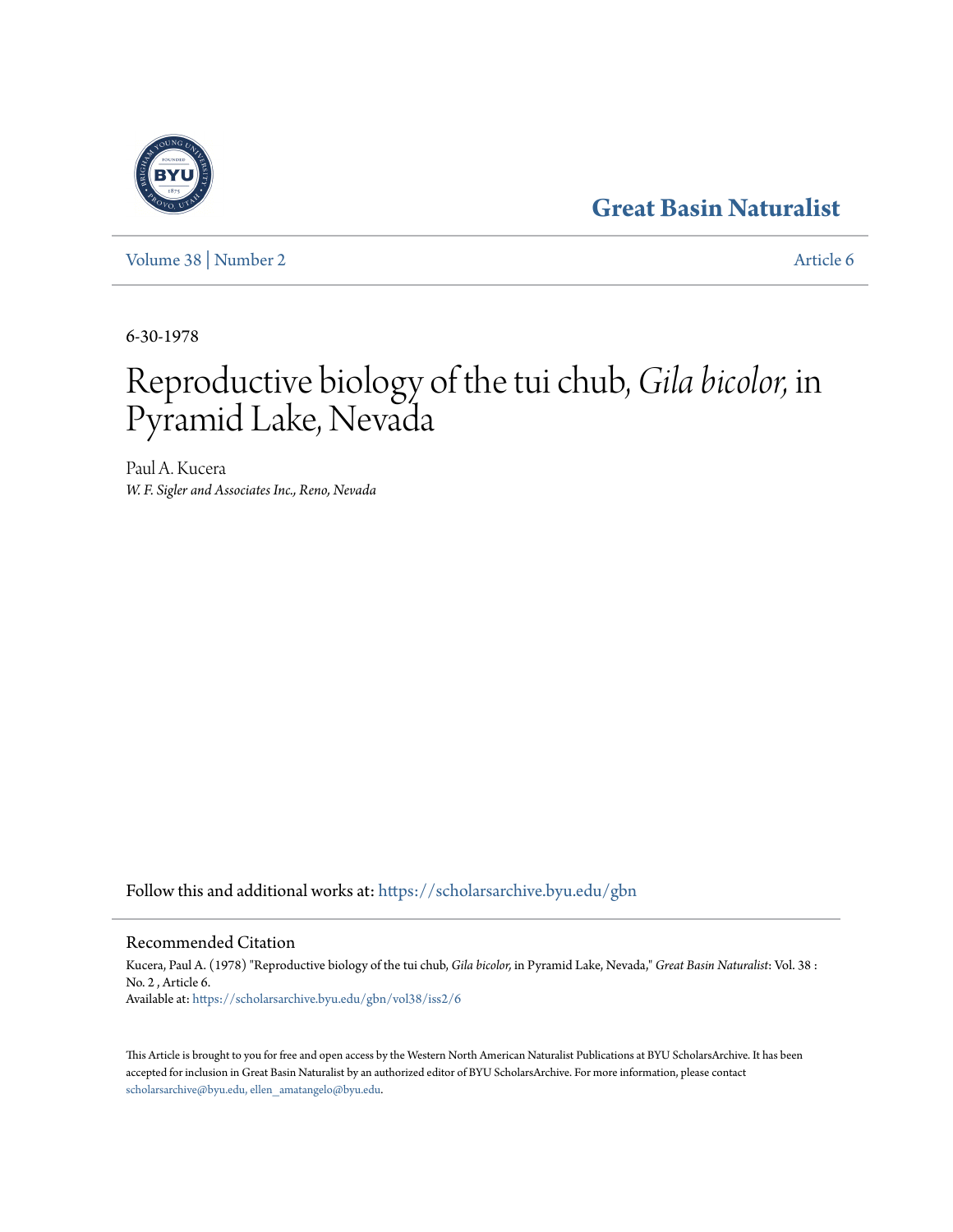## REPRODUCTIVE BIOLOGY OF THE TUI CHUB, GILA BICOLOR, IN PYRAMID LAKE, NEVADA

#### Paul A. Kucera'

ABSTRACT.— Sex ratios for tui chubs (Gila bicolor), obtained from a sample of 3,384 fish, deviated significantly from the expected 1:1 ratio (chi-square, P<0.05). Spawning occurred from June to August, with estimated fecundities ranging from 6,110 to 68,933 ova. Females spawned after attaining <sup>a</sup> maximum (average) gonadal somatic index (GSI—percent gonad weight/total body weight) of 9.1 percent and between surface water temperatures of 15.5 to 22.2 C. Males reached sexual maturity at age two, with most females maturing at age three. Consistent increases in fecundity were apparent with increasing length, weight, and age. Linear regressions between fork length and fecundity and weight and fecundity were highly significant (P<0.05).

The tui chub (Gila bicolor) is a cyprinid found in the drainage systems on both sides of the Sierra Nevada, from the San Joaquin and Lahontan systems north to the lakes of southern Oregon and the Columbia River (LaRivers 1962). In Pyramid Lake G. bicolor comprises nearly 89 percent of the net catch and represents the main forage base for the Lahontan cutthroat trout (Salmo clarki henshawi). Tui chubs also represent a principal component in the bioenergetics of the Pyramid Lake ecosystem.

The present study is a part of the total ecological research and fish life history studies being conducted on Pyramid Lake. Those aspects of the reproductive biology that were studied included: sex ratios, total and by month; changes in fish catch rates and sex ratios; development of the ova and ovaries in relation to the spawning season; age and size at sexual maturity; and number of ova in relation to fish length and weight.

#### **METHODS**

Tui chubs were collected monthly from November 1975 through June 1977 in Pyramid Lake, Nevada. Two gear types were utilized in the collection of chubs: variable mesh bottom-set gill nets and fyke nets. Fe males selected for fecundity studies were collected during June and July of 1976 and

1977. These months were selected to ensure collection of ripe females.

Ovaries were removed from 23 tui chubs for fecundity determination. Each pair of ovaries was weighed to  $\pm$  1 mg, and 10 ovum diameters per ovary were measured to the nearest 0.1 mm with an ocular micrometer. The fork length of each fish was measured to the nearest millimeter, and each fish was weighed to the nearest gram. All fecundity determinations were made with fresh ovaries.

Fecundity was estimated by the gravimetric method (Jester 1973; June 1971). Three replicate subsamples of approximately 0.5 g were taken from each ovary, weighed to the nearest <sup>1</sup> mg, and preserved for later counting. Fecundity was then cal culated by direct proportion per ovary.

Sex ratios were obtained through internal examination of 3,384 fish. Age groups were assigned by the scale method and length frequency histograms. Linear and  $log_{10}$  regressions between fecundity and fork length and fecundity and weight were used to ex amine the relationships between these variables.

#### **Discussion**

Sex ratios for tui chubs were obtained from a sample of 3,384 fish sampled from

<sup>&#</sup>x27;W. F. Sigler & Associates Inc., <sup>1005</sup> Terminal Way, Suite 155, Reno, Nevada 89502.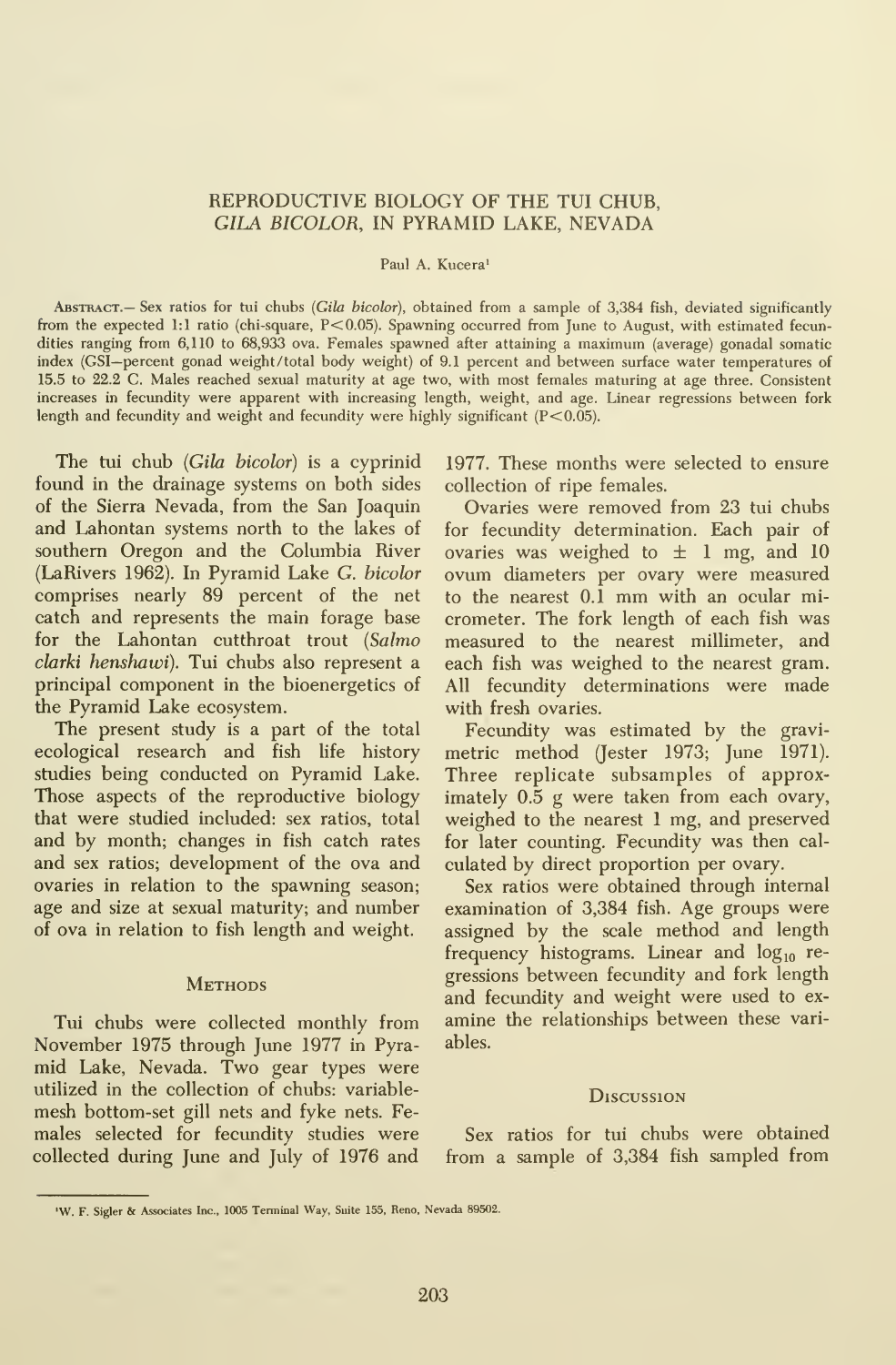|                  | Months |               |    |       |     |     |         |     |                                                                                                               |    |       |    |       |     |     |    |
|------------------|--------|---------------|----|-------|-----|-----|---------|-----|---------------------------------------------------------------------------------------------------------------|----|-------|----|-------|-----|-----|----|
|                  |        | $N$ D $\vert$ |    | $F$ M |     |     | A M J J |     |                                                                                                               |    | A S O |    | $N$ D |     |     |    |
| Males            | 60     | 74            | 52 | 14    | 76  | 96  | 126     | 462 | 93                                                                                                            | 95 | 79    | 87 | 56    | -31 | 92  | 46 |
| Females<br>Ratio | 91     | 104           | 84 | 51    | 171 | 179 | 134     | 289 | 106                                                                                                           | 75 | 76    | 96 | 100   | 80  | 155 | 54 |
| M: F             |        |               |    |       |     |     |         |     | 1:1.52 1:1.41 1:1.62 1:3.64 1:2.25 1:1.86 1:1.06 1.6:1 1:1.14 1.27:1 1.04:1 1:1.1 1:1.78 1:2.58 1:1.68 1:1.17 |    |       |    |       |     |     |    |

Table 1. Monthly sex ratios of adult tui chubs sampled from November <sup>1975</sup> through February <sup>1977</sup> in Pyra- mid Lake, Nevada.

November 1975 through February 1977. The 1:1.20 ratio,  $1,539$  males to  $1,845$  females, represents a significant deviation from the expected 1:1 ratio (chi-square,  $P<0.05$ ). Sex ratios by month (Table 1) present interesting fluctuations. Substantial deviations in sex ratios for duplicated months (December and February) are readily apparent and heavily favor the females. This is probably the result of sampling bias. The important trend takes place from April through August, which coincides with the spawning season. In April, the ratio of males to females is almost 1:2. This changes dramatically in May to 1:1.06, in June to 1.6:1, to 1:1.14 in July, and 1.27:1 in Au-



Fig. 1. Monthly changes in sex ratios (solid line) and inshore catch rates (dash line) of tui chubs in Pyramid Lake in 1976. Water temperatures are monthly inshore surface averages.

gust. Deviations in sex ratios in May and June could be attributed to the movement of males to spawning sites. Of 262 tui chubs sexed from one inshore bottom gill net in early June 1976, 86 percent were males. Data collected from Walker Lake, Nevada (Cooper, personal communication), in mid-June parallel this result (85 percent of the tui chubs sampled in 5-7 m of water were males).

Increases in the percentage of males sampled from April through June are accompanied by an increased bottom inshore catch of tui chubs (Fig. 1). Although monthly sex ratios were shown to be variable (Table 1), they usually favored the females. From May to June, the percent of males increased from 49 to 62 percent, indicating a prespawning movement of males inshore. Catch rates also increased dramatically in May, and steadily rose in June. An influx of females in July, corresponding to peak spawning, decreased the percentage of males to 46 percent. Increased activity, and thus increased catches, for both sexes, also parallel major periods of zooplankton standing crops, macroinvertebrate abundances, increasing water temperatures, feeding habits, and growth rates. The overall catch rate inshore in August decreased by 71 percent from the bottom inshore average numbers of June and July. This corresponds with the completion of the spawning season and must result from differential behavior and distribution of mature fish related to spawning.

Constant increases in the average female gonadal somatic index (GSI-percent gonad weight/total body weight) were noted from February through May, with a major increase of 3.8 percent in June (Fig. 2). This period of major germinal growth (May to June) took place after the major increase in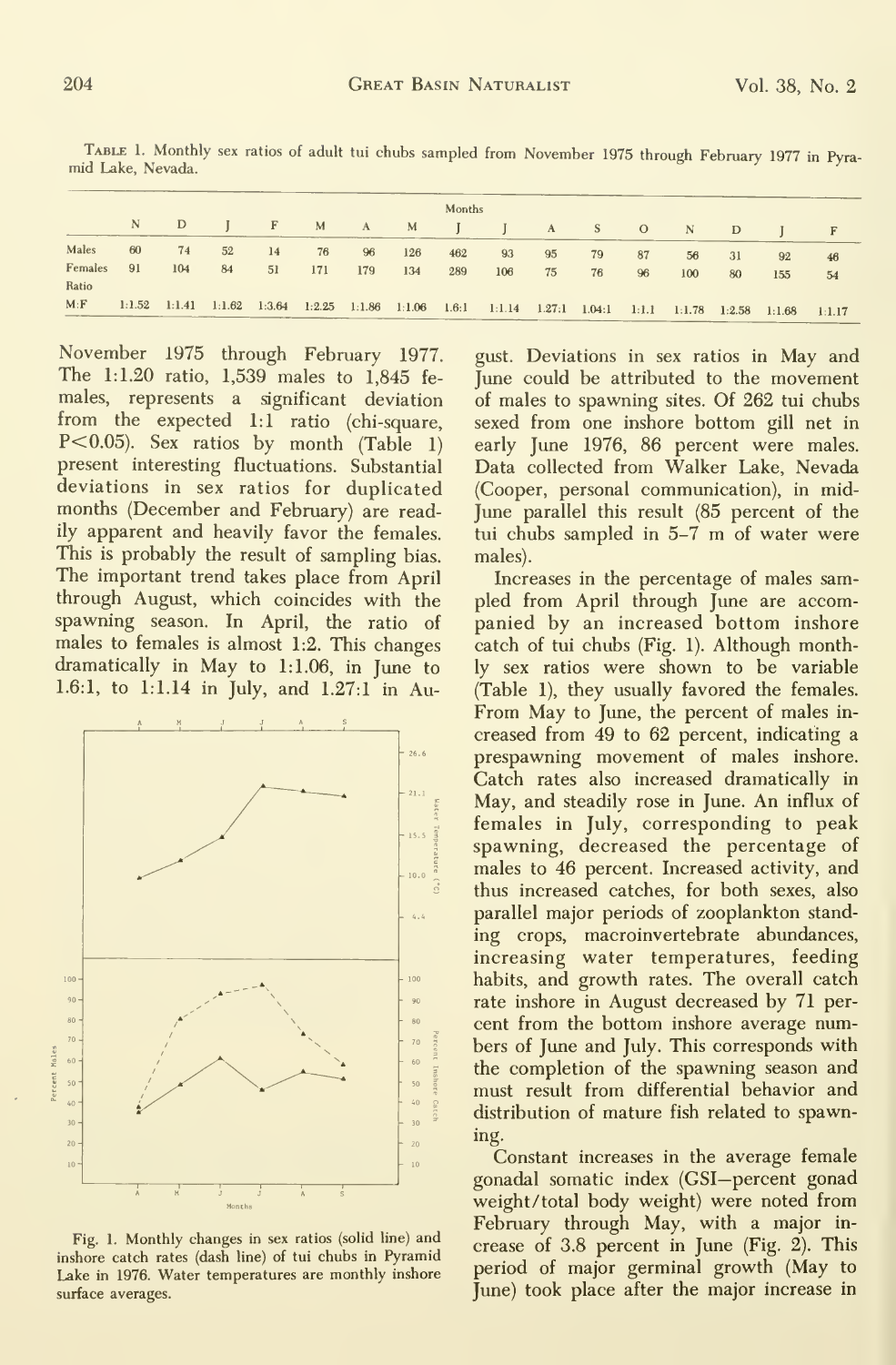somatic growth (fork length) in fall and winter. Consequently, tui chubs foraged very actively to support both germinal and somatic increases. Females attained a max imum average GSI in June of 9.2 percent as inshore water temperatures approached 15.5 C. Zooplankton standing crops and macroinvertebrate abundances were both high during this period, thus providing ample food sources. Spawning occurred from June to August, with peak spawning in July when the GSI dropped from 7.3 percent to 1.5 percent in August. Inshore water temperatiues in June were 15.5 C and in July were 22.2 C. In Eagle Lake, California, tui chubs spawned when water temperatures reached about 15.5 C (Kimsey 1954). Spawning activity of Mojave chubs, Gila

mohavensis, in Soda Lake, California, peaked in mid-March at water temperatures of 18 C (Vicker 1973).

LaRivers (1962) states that tui chubs con gregate along the shoreline during the spawning season. Bottom gill net catches re veal that almost 97 percent of the tui chubs were inshore in July. This corresponds with the time of peak spawning. Although no spawning activity or spawn was observed during this study, chubs have been seen spawning in shallow water in Pyramid Lake (Galat, pers. comm.). Initiation of sampling during the summer of 1977 to determine vertical distribution patterns suggested the possibility of two separate chub populations: a fine-rakered limnetic population and a coarse-rakered population. The tax-



Fig 2. Comparison of monthly tui chub gonadal somatic index values (solid line) with ova diameters (dash line). Water temperatures are monthly inshore surface averages.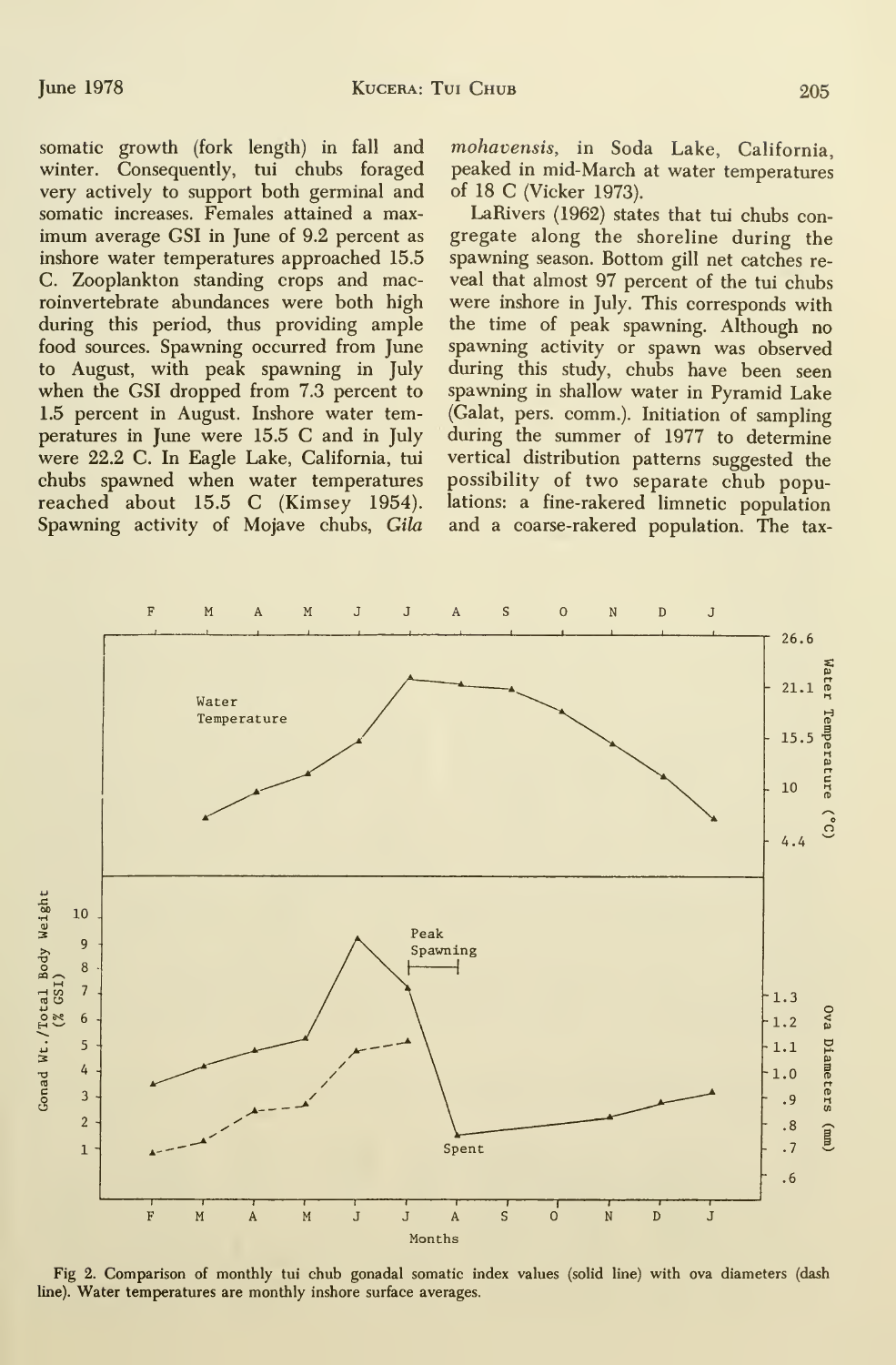onomic controversy concerning the tui chub is well documented (Hubbs and Miller 1943, Hubbs et al. 1974, Kimsey 1954, LaRivers and Trelease 1952, LaRivers 1962). It is believed that the spawning discussion includes duction the bottom-dwelling chubs, but the paucity of data on pelagic chubs precludes any conclusion that they also spawn inshore. Varley and Livesay (1976) observed movement of prespawning and spawning populations of Utah chub, Gila atraria, in Flaming Gorge Reservoir, Utah-Wyoming. In the summer these chubs move onshore into littoral areas from mid to late afternoon, apparently to spawn, and then move lakeward into pelagic areas by early morning hours. Diel distri bution patterns of Utah chubs in Fish Lake, Utah Gaufin 1964), also indicate concentrations of chubs in littoral areas during the night.

In Pyramid Lake, female tui chubs are sexually mature at two years of age, and all are mature by age three; the majority of males also mature at two and all by three. After attaining sexual maturity, chubs ripen and spawn every year. The oldest mature female sampled was of age group VII, and the oldest mature male was of age group IV. Upon attaining maturity, Utah chub males showed a higher rate of mortality as age group V, and older females out numbered males almost 10 to <sup>1</sup> (Varley and Livesay 1976).

Age group III chubs comprised the majority of females sampled for fecundity studies (Table 2). Three-year-old females aver aged <sup>232</sup> mm in fork length and 15,135 ova per female. Age group IV females averaged <sup>277</sup> mm in fork length and 31,622 ova per female. One age group V female was 307 mm in fork length and contained an esti mated 50,032 ova. One age group VII fe male was <sup>378</sup> mm long and contained an estimated 68,933 ova. Estimated egg pro per female ranged from 6,110-68,933 eggs and averaged 23,292 ova. Olson (1959) found the average number of eggs for Utah chubs from Scofield Reservoir, Utah, to be 25,282 ova per female. In Hebgen Lake, Montana, Graham(1955) found Utah chub fecundities to average 40,750 eggs per female, although his sample size of  $n = 7$  was small. Estimated fecundities for six Mojave chubs averaged 12,687 ova per female (Vicker 1973). Tui chubs ex hibited consistent increases in fecundity, with increases in length, weight, and age (r values; P<0.05). Ova diameters, from green ovaries, ranged from 1.1-1.7 mm and aver aged 1.3 mm for all year classes. Kimsey (1954) described newly extruded tui chub eggs as being 1.5-1.9 mm in diameter, and Harry (1951) stated that freshly stripped tui chub eggs were 1.8-2.0 mm in diameter.

The linear relationship between fork length and fecundity (Fig. 3) was highly sig nificant  $(F = 94.8; P < 0.05)$ . A significant (P<0.05) correlation coefficient exists between fork length and fecundity, because 82 percent of the variation in fecundity was accounted for by variation in length. The positive linear relationship between weight and fecundity was also highly significant  $(F = 211.2; P < 0.05)$ , demonstrating an increase in fecundity with increasing weight (Fig. 4). A significant  $(P<0.05)$  correlation coefficient exists, and 91 percent of the variation in fecundity was explained by varia tion in weight. Both fork length and fecundity and weight and fecundity had

Table 2. Average lengths, weights, ovum diameters, and fecundities, per age group, for 23 tui chub from Pyra mid Lake, Nevada, 1976 and 1977.

| Number<br>of<br>Tui | Chub Group | Range in<br>(mm) | Average<br>Age Fork Length Fork Length<br>(mm) | Range in<br>Weight<br>(grams) | Average<br>Weight<br>(grams) | Range in<br>Egg<br><b>Diameter</b><br>(mm) | Average<br>Diameter<br>(mm) | Range in<br>Number<br>of eggs | Average<br>Number |
|---------------------|------------|------------------|------------------------------------------------|-------------------------------|------------------------------|--------------------------------------------|-----------------------------|-------------------------------|-------------------|
| 15                  | Ш          | 210-252          | 232                                            | $96 - 238$                    | 154                          | $1.1 - 1.5$                                | 1.3                         | 6.110-31.432                  | 15,135            |
| 6                   | IV         | 263-323          | 277                                            | 196-410                       | 317                          | $1.2 - 1.4$                                | 1.3                         | 19,307-36,993                 | 31,622            |
|                     | v          |                  | 307                                            | $\overline{\phantom{0}}$      | 444                          |                                            | 1.3                         |                               | 50,032            |
|                     | VI         |                  |                                                |                               |                              |                                            |                             |                               |                   |
|                     | VII        |                  | 378                                            | -                             | 661                          | –                                          | 1.35                        |                               | 68,933            |